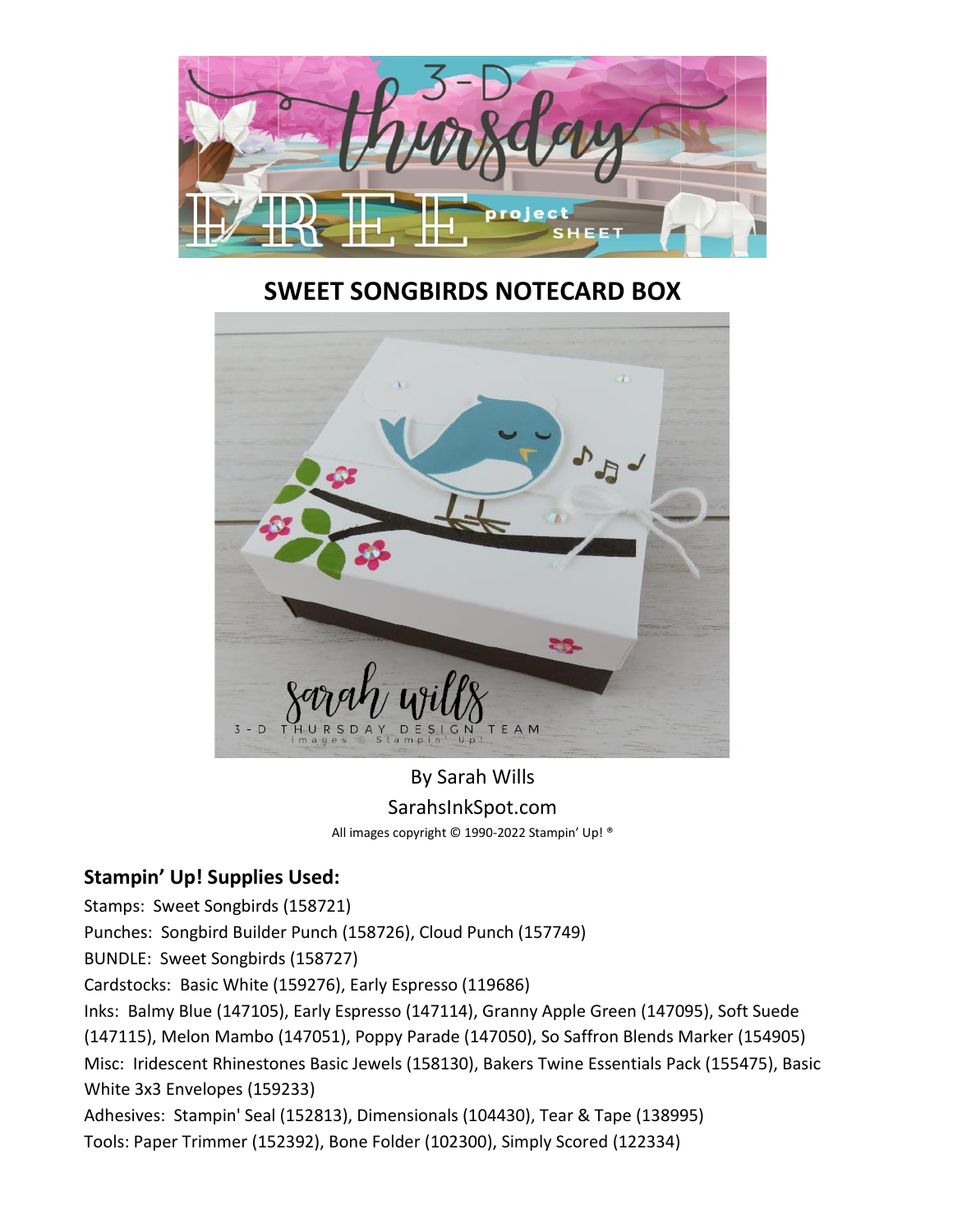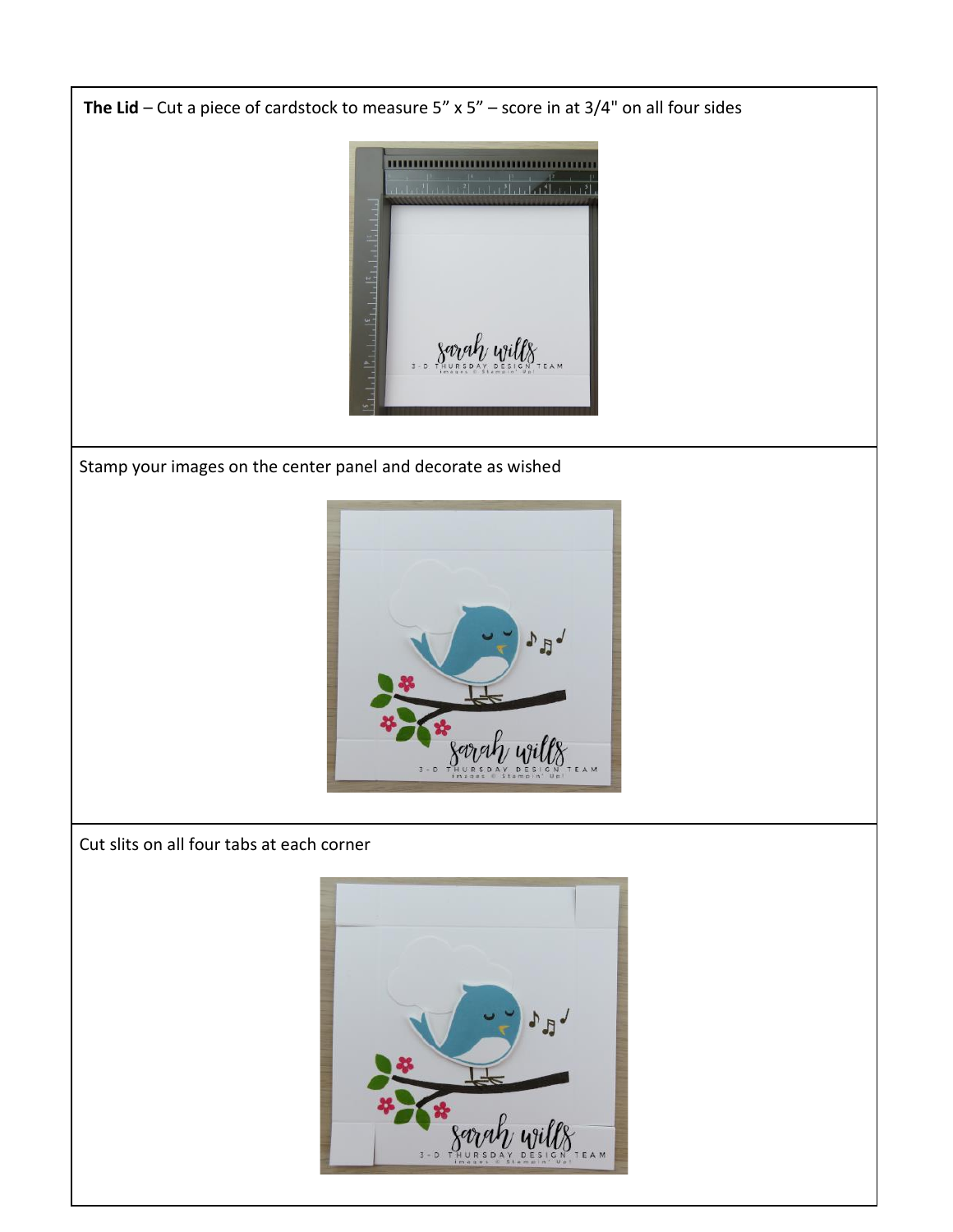

Apply very strong adhesive tape to the inside of each corner tab and adhere in place – and there is your completed lid



**The Base** – cut a piece of cardstock to measure 6 1/8" x 6 1/8" - score in at 1 3/8" on all four sides

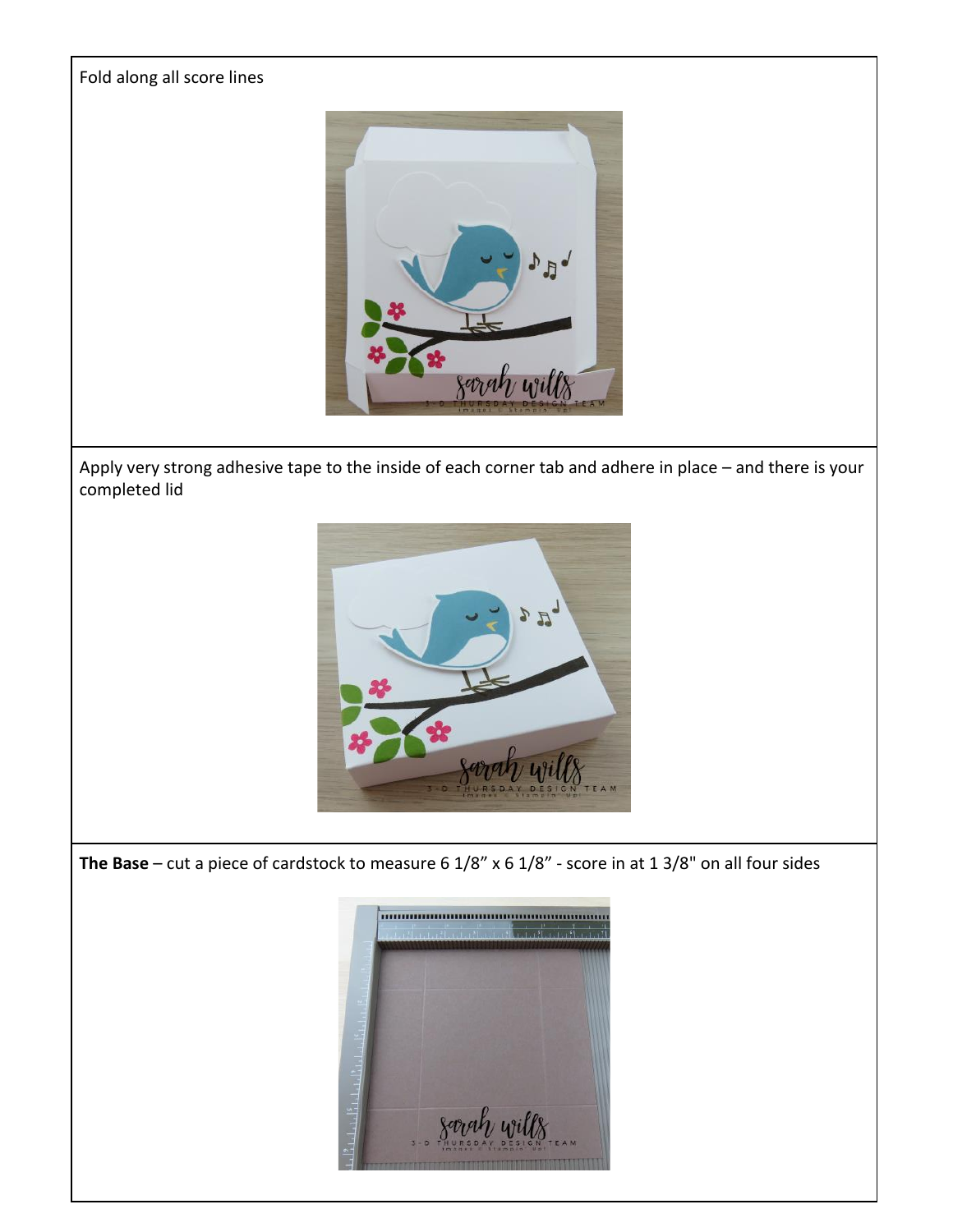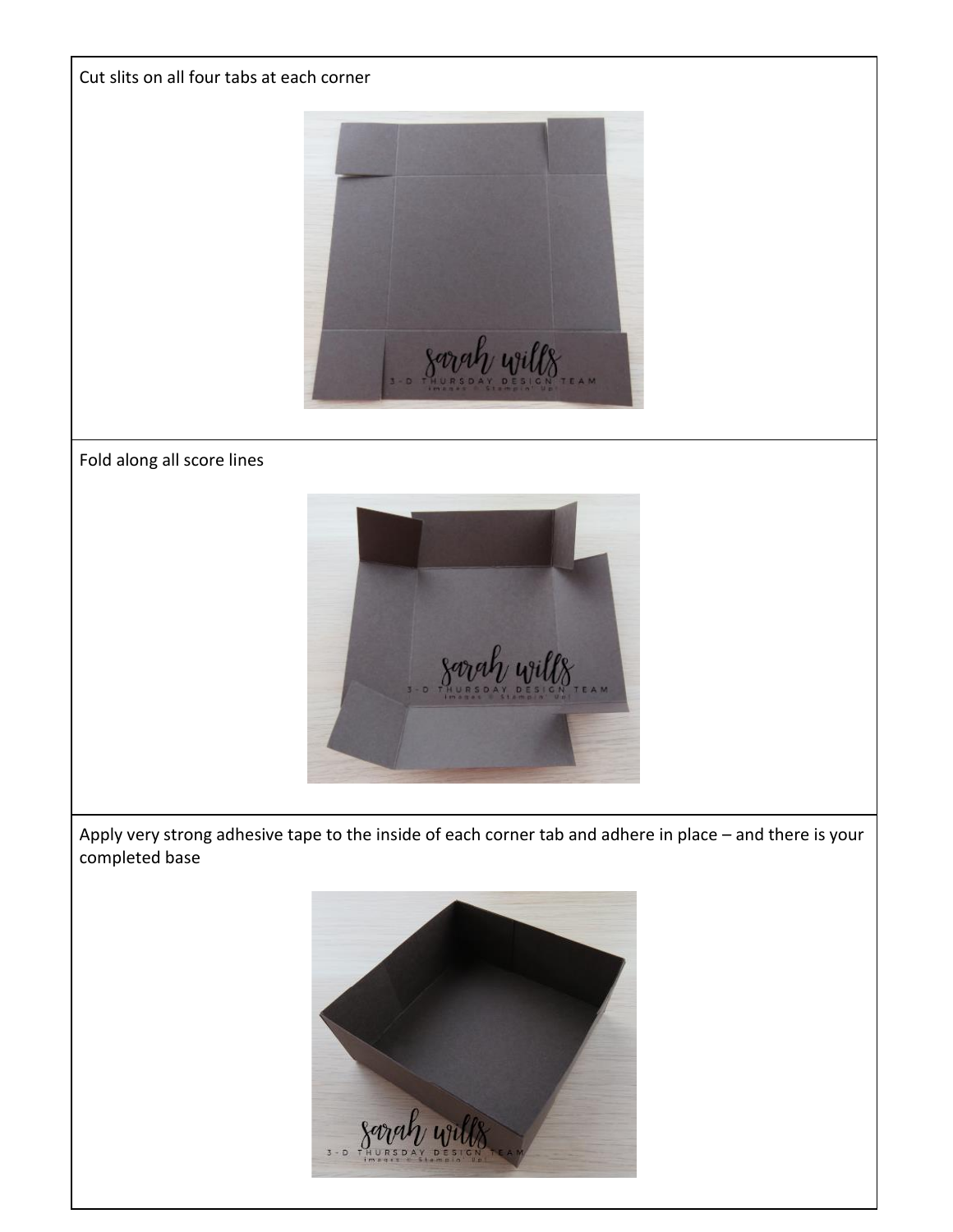